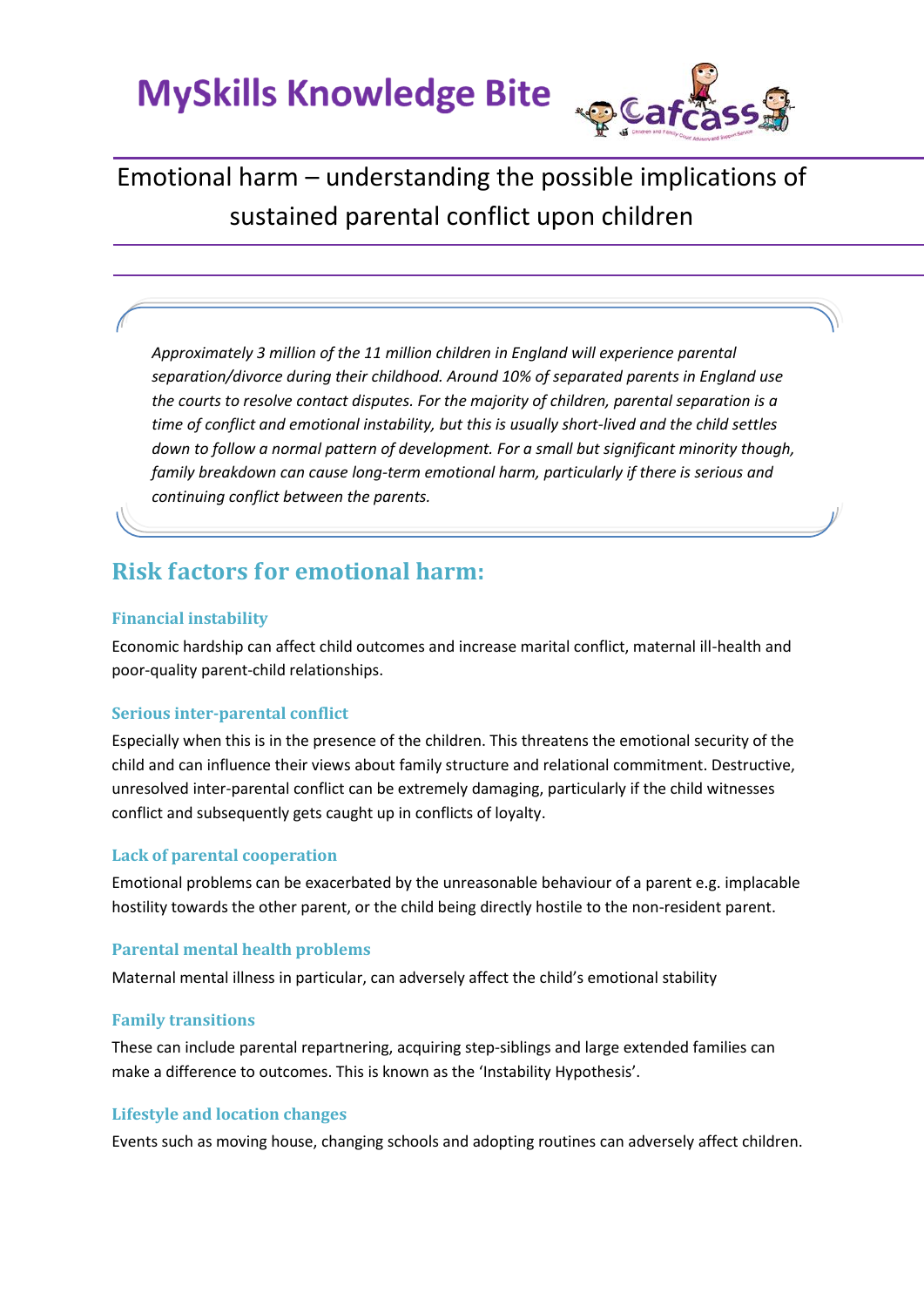#### **Loss of emotional support**

Loss of emotional support from family members, e.g. losing contact with grandparents (usually the parents of the non-resident parent) and aunts, uncles and cousins.

### **Negative outcomes for children:**

(Note: this is a range of factors and many of them depend on the circumstances of the family prior to family breakdown. They cannot be considered in isolation)

#### **Decreased educational attainment.**

In longitudinal studies, children who have experienced parental separation are more likely to have poorer literacy and numeracy skills. (Cautionary note: this may be related to the socio-economic background of the family rather than the separation itself).

#### **Social problems.**

Girls are more likely to cohabit/marry earlier and tend to become parents much earlier. Children of divorced families are more likely to experience marital breakdown themselves.

#### **Behavioural problems.**

Children repeatedly exposed to marital conflict, even in utero are more likely to experience behavioural problems. Related to this, children who have experienced family breakdown are more likely to be involved in substance misuse.

#### **Emotional problems.**

Emotional frailties of a parent can impact on the emotional stability of the child. This can lead to a small but significant gap in child wellbeing.

#### **Economic hardship.**

Family breakdown may lead to single-parent families moving to a smaller house in a poorer area. This can impact on the child's life chances if, for example, they opt not to go to university.

## **Protective factors against emotional harm**

#### **Emotional stability.**

A more emotionally stable, resilient and confident child is more likely to cope better with familial change. Children that employ active coping skills, such as problem-solving and gathering social support tend to adjust better to family breakdown than those that employ distraction or avoidance techniques.

#### **Effective parenting.**

Warm, authoritative and effective parenting can protect children from negative outcomes. Children who retain a warm, close relationship with their non-resident parent are more likely to achieve positive outcomes. The quality of the relationship is more important than the quantity of contact for the child's emotional wellbeing. Positive parenting from the resident parent is more important than the same level of parenting from the non-resident parent.